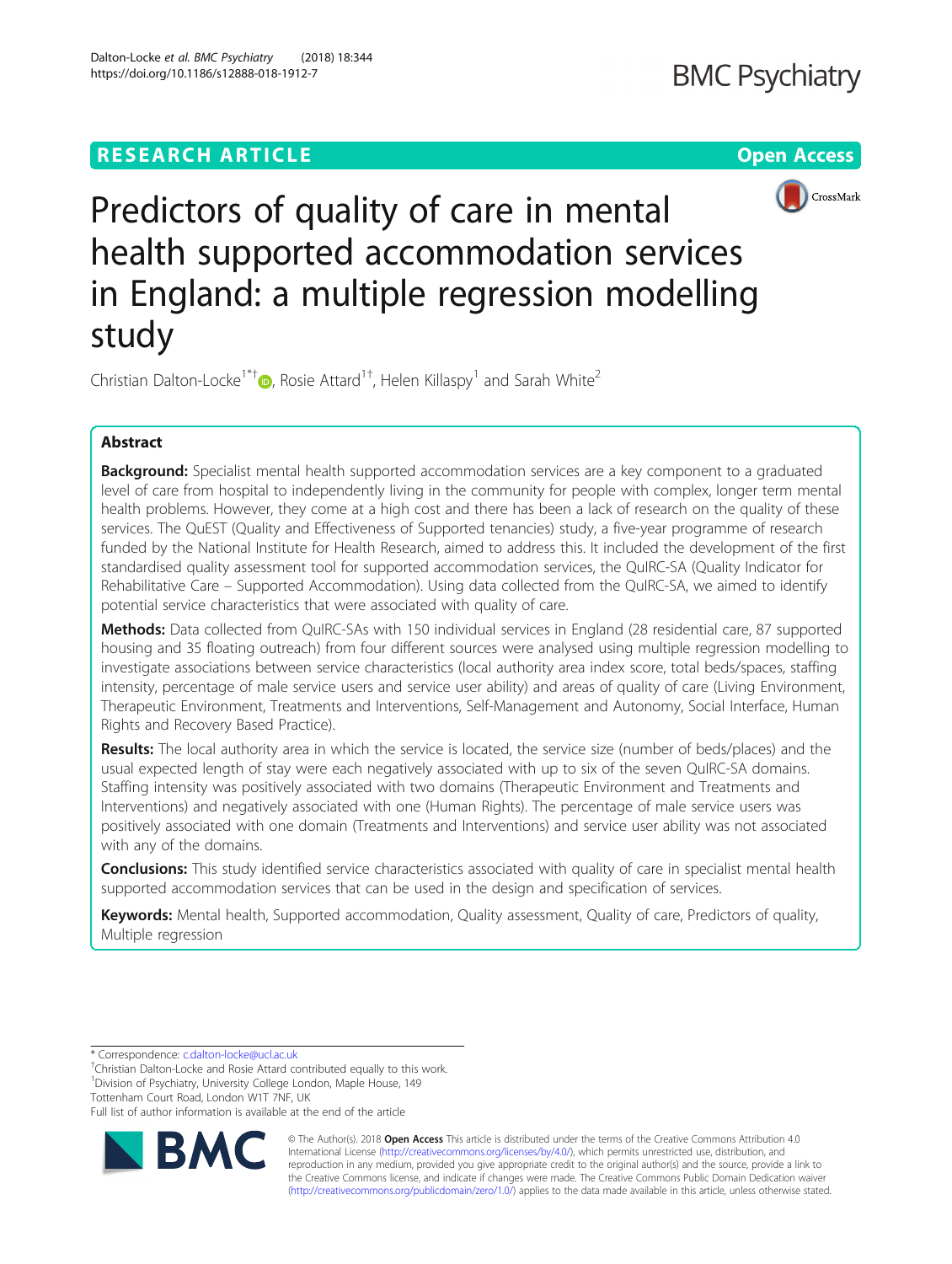## Background

Specialist mental health supported accommodation services support an estimated 60,000 people in England [[1,](#page-10-0) [2](#page-10-0)] and form an essential component of the whole-system care pathway for people with complex, longer term mental health problems [\[3](#page-10-0)]. They provide a graduated level of support for people discharged from hospital and are usually found in countries which have gone through a process of deinstitutionalisation i.e. the closure of asylums and development of community care.

In England, these services can be classified into three main types [[4](#page-10-0)]: (1) residential care homes, which are staffed 24 h per-day, provide day-to-day necessities such as meals and medication administration, and are usually not time-limited; (2) supported housing services, which provide time-limited tenancies with shared or self-contained flats with staff on-site up to 24 h per-day; and (3) floating outreach services, which provide visiting (off-site) support to service users in permanent (not time-limited) tenancies. Most service users in residential care and supported housing have a diagnosis of psychosis compared to around half of those using floating outreach (the remainder have common mental disorders such as depression or anxiety). Service users in residential care have the highest level of needs followed by supported housing and floating outreach [\[3](#page-10-0)].

Despite the large number of people using mental health supported accommodation services and the associated costs, these services have been under researched. The Quality and Effectiveness of Supported Tenancies for people with mental health problems project (QuEST), a five-year research programme that commenced in 2012 funded by the National Institute for Health Research (NIHR) (Application RP-PG-0610-10,097), aimed to address this evidence gap. It included: the adaptation of a standardised quality assessment tool (the Quality Indicator for Rehabilitative Care – QuIRC) for use in supported accommodation services; a national survey of supported accommodation services and their service users across England [\[3](#page-10-0)]; a naturalistic, prospective cohort study investigating 30-month outcomes for service users; and a feasibility study to assess whether it is possible to carry out a large scale randomised control trial comparing two supported accommodation models (supported housing and floating outreach).

The QuIRC was developed to assess the quality of care in psychiatric and social care facilities for adults with longer term mental health problems across Europe and its development has been described elsewhere [[5](#page-10-0)]. In summary, its content was derived from triangulation of the results of a systematic literature review [\[6](#page-10-0)], international Delphi exercise [[7](#page-10-0)] and review of care standards in each of ten participating European countries. Item scores are collated to assess seven domains of care: the Living (built) Environment; the Treatments and Interventions provided;

the Therapeutic Environment (culture of the unit); the promotion of Self-Management and Autonomy; the promotion of Social Interface with the community and family/friends; the protection of Human Rights; the implementation of Recovery Based Practice. Examples of questions and the domains they score on are presented in Table [1](#page-2-0). Some questions score on more than one domain, for example, question 'Roughly what percentage of your residents/service users will be assisted to vote in the next political election?' scores for Social Interface, Human Rights and Recovery Based Practice.

The QuIRC has good inter-rater reliability [[5\]](#page-10-0) and the domain scores derived are positively associated with service users' experiences of care  $[8]$  $[8]$ . It is available as a web based application [\(www.quirc.eu](http://www.quirc.eu)) in the ten languages of the countries that participated in its development. Results are presented in a printable report showing the unit's performance on each domain as a percentage on a "spider web" diagram, which also shows the average performance for similar units in the same country.

The QuIRC was adapted for supported accommodation services (QuIRC-SA) through an iterative process of consultation with relevant stakeholders in England during the QuEST Study and its psychometric properties assessed [[9\]](#page-10-0). Specifically, focus groups were carried out with staff from the three main types of supported accommodation service and three expert panels were consulted (two comprised individuals with lived experience of supported accommodation services and one comprised senior professionals and policy makers with expertise in supported accommodation) to suggest appropriate amendments. The adapted tool has good psychometric properties [\[9](#page-10-0)]. The QuIRC-SA comprises the same seven domains as the original QuIRC but floating outreach services are not assessed on the Living Environment domain as staff visit service users in their own homes (the service does not provide the building).

The QuIRC has been used in national and international studies investigating longer term mental health services [[8,](#page-10-0) [10\]](#page-10-0) which have found quality of services to be positively associated with geographic location (urban/ rural) and smaller, mixed sex units with an expected maximum length of stay and where there is a range of disability amongst service users.

The QuIRC-SA was used in the QuEST programme during the national survey of supported accommodation carried out in 2013–14 [[3\]](#page-10-0). This involved 87 services (22 residential care, 35 supported housing, 30 floating outreach) randomly selected from 14 nationally representative areas across England. Supported housing services scored higher than residential care and floating outreach on six of the seven QuIRC-SA domains and floating outreach scored highest on the human rights domain.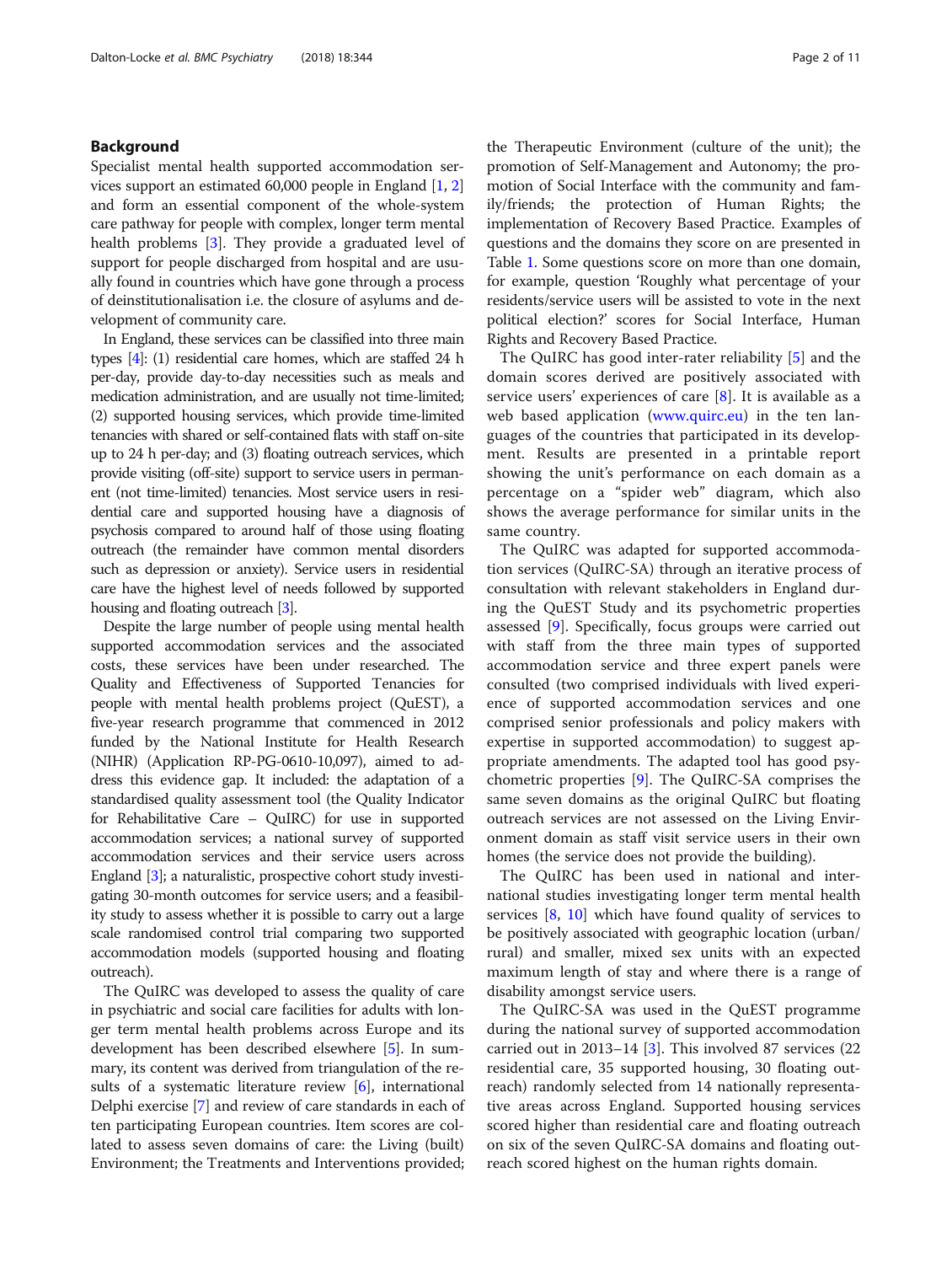<span id="page-2-0"></span>

| Table 1 QuIRC-SA domains and example questions <sup>ª</sup> |                                                                                                                                                                                                                                                                                                                         |                                                                                                                                                                                                                                                                                                                                                                                                                                                                                                            |
|-------------------------------------------------------------|-------------------------------------------------------------------------------------------------------------------------------------------------------------------------------------------------------------------------------------------------------------------------------------------------------------------------|------------------------------------------------------------------------------------------------------------------------------------------------------------------------------------------------------------------------------------------------------------------------------------------------------------------------------------------------------------------------------------------------------------------------------------------------------------------------------------------------------------|
| Domain                                                      | Example question 1 [and response options/format]                                                                                                                                                                                                                                                                        | Example question 2 [and response options]                                                                                                                                                                                                                                                                                                                                                                                                                                                                  |
| Living Environment                                          | general condition of the building outside? (Select one)<br>[Very poor condition/Quite poor condition/Acceptable condition/Quite good<br>condition/Very good condition]<br>What do you think of the                                                                                                                      | condition/Quite poor condition/Acceptable condition/Quite good condition/<br>What do you think of the general décor indoors? (Select one) [Very poor<br>Very good condition]                                                                                                                                                                                                                                                                                                                               |
| Therapeutic Environment                                     | How hopeful are you that the majority of your current residents/service users will<br>show improvement in their general functioning over the next 2 years? [Number]                                                                                                                                                     | how many staff members received this training? [Yes / No to several areas<br>areas have your staff received FORMAL training in the last 12 months and<br>in mental health (e.g. comunication skills, mental health awareness), and<br>the staff in your project/service have received. In which of the following<br>developments but we are interested in knowing what types of training<br>We know it is not always possible to keep staff up to date with new<br>number of staff that received training] |
| Treatments and Interventions                                | How many of your residents/service users regularly take part in programmed<br>activities in the project/service? [Number]                                                                                                                                                                                               | Do you use individual care-plans for all residents/service users? [Yes / No]                                                                                                                                                                                                                                                                                                                                                                                                                               |
| Self-Management and Autonomy                                | Do residents/service users who have legal capacity have full control over their<br>finances? [Yes / No]                                                                                                                                                                                                                 | Is there a process for supporting service users to manage their own<br>medication? [Yes/No]                                                                                                                                                                                                                                                                                                                                                                                                                |
| Social Interface                                            | How many of your residents/service users have regular contact with non-service<br>user friends? [Number]                                                                                                                                                                                                                | Roughly what percentage of your residents/service users will be assisted<br>to vote in the next political election? [Percentage]                                                                                                                                                                                                                                                                                                                                                                           |
| Human Rights                                                | Are patient's/residents' records kept in a locked environment (e.g. locked staff office,<br>locked cabinet, password-protected computer)? [Yes/No]                                                                                                                                                                      | Do you have a formal complaints procedure? [Yes / No]                                                                                                                                                                                                                                                                                                                                                                                                                                                      |
| Recovery Based Practice                                     | In general, how would you say your project/service mostly aims to assist residents/<br>service users? (Select one) [To assist residents/service users to gain and regain skills<br>to live more independently/To provide residents/service users with the care they<br>need because of their disability / Both equally] | 12 months/Every 4 to 6 months/Every 2 to 3 months/Every 2 to 6 weeks/<br>How often do you have meetings where staff and residents/service users<br>discuss the running of the project/service? (Select one) [Never/Every 7 to<br>Weekly or more than weekly]                                                                                                                                                                                                                                               |

<sup>a</sup>Please note that some questions score on to more than one domain aPlease note that some questions score on to more than one domain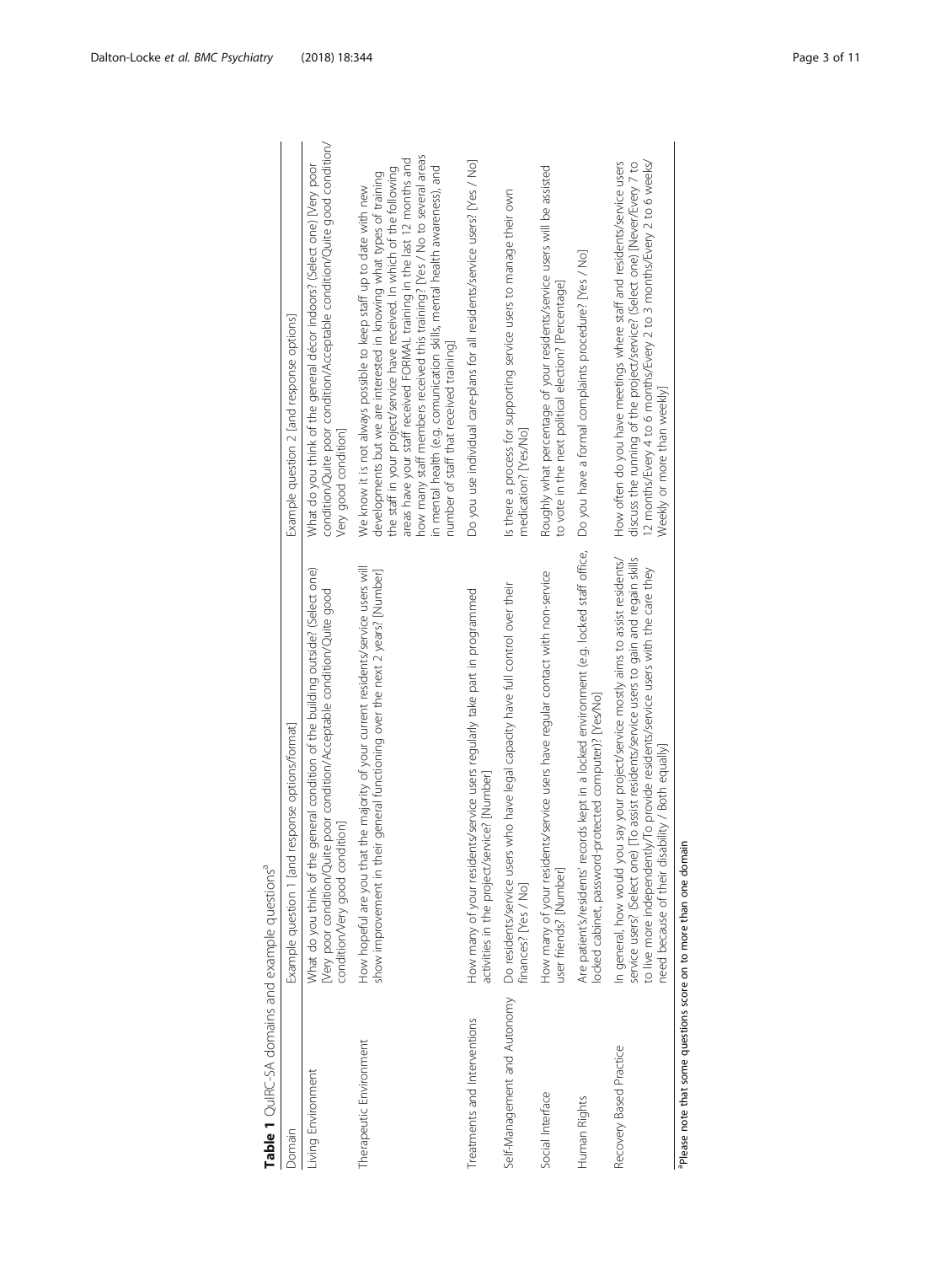In 2016, the QuIRC-SA was also completed with four supported housing service managers during the feasibility study component of the QuEST programme, and with 80 supported housing services as part of a national survey of staff morale being undertaken by the QuEST team. It was also completed with managers of 54 supported accommodation services in the London boroughs of Camden and Islington as part of a local audit in 2016 (11 residential care, 34 supported housing, nine floating outreach).

We aimed to use these four sources of QuIRC-SA data to investigate service characteristics associated with quality of care in mental health supported accommodation services in England.

## Methods

#### Sample

A total of 195 QuIRC-SAs were completed for 150 specialist mental health supported accommodation services across England between October 2013 and January 2017. Where a service had completed the QuIRC-SA more than once (45 services), only the most recently completed QuIRC-SA was retained for the current analysis. The final sample comprised 28 residential care, 87 supported housing and 35 floating outreach services. Table [2](#page-4-0) shows the data sources for this study.

### Data analysis

The sample of 150 services provided 80% power to estimate the association of six service characteristics with each of the seven QuIRC-SA domain scores with a small to medium effect size (of 0.35) at a significance level of 0.7% [\[11](#page-10-0)]. This reduced significance level accounts for the multiple hypothesis testing conducted (seven regression models, one for each domain of the QuIRC-SA).

The following six service characteristics were investigated for their association with domain scores and entered as independent variables into multiple linear regression models using Stata 14: (1) local authority area rank index score for the location of the service. This is a sampling index developed previously by Priebe and colleagues [\[11](#page-10-0)] used to sample the geographical regions across England from where the supported accommodation services were recruited for the national survey conducted during the QuEST study [\[3\]](#page-10-0). It provides a spread of scores on local authority areas on factors that influence mental health supported accommodation provision (mental health morbidity, social deprivation, degree of urbanisation, provision of community mental health care, provision of supported accommodation, mental health care spend per capita and housing demand); (2) service size (total number of service user beds/places per service); (3) staffing intensity (total full-time-equivalent (FTE) staff divided by total number of service user beds/ places); (4) usual expected length of stay; (5) service user sex ratio (total number of males divided by total number of occupied beds/places) and (6) service user ability (number of current service users 'generally able to do very little without assistance' divided by the number of service users 'generally able to do some things without assistance' plus the number of service users 'generally able to most things without assistance').

Staffing intensity withstanding, these characteristics were selected as they have previously been shown to be associated with quality of care in inpatient mental health rehabilitation services [\[10,](#page-10-0) [12](#page-10-0)]. We included staffing intensity as we were aware this varies considerably between different types of supported accommodation services. We used the local authority area rank index [[13\]](#page-10-0) score rather than the previously used urban/rural dichotomous variable [\[12\]](#page-10-0) as it provided a more comprehensive composite score of factors relating to location, including urban/rural setting. The other five variables are descriptive items collected during the completion of the QuIRC-SA (they do not contribute to any of the domain scores). These six variables were tested for multicollinearity and found not to be highly correlated.

All seven QuIRC-SA domain scores were normally distributed and were separately analysed as dependent variables using multiple linear regression models (thus creating seven models). Parameter estimates of the linear regression models were computed using robust clustered standard errors, with service type as the cluster variable (residential care, supported housing, floating outreach). Changes in domain scores per one unit increase for service variables with continuous data and their 95% confidence intervals (estimated using bootstrapping) are presented (local authority area index score, total beds/ places and expected usual length of stay). For service variables that are ratios (staffing intensity, service user sex and service user ability), we present change in the domain score for one standard deviation (SD) increase in service variable.

## Results

## Missing data

Having an expected usual length of stay was missing for 13 of the 150 completed QuIRC-SAs (12 residential care and 1 supported housing services). It was assumed that this was most likely to be due to the service not having an expectation of service users moving on and thus no usual expected length of stay. Therefore, these missing values were replaced with the maximum value for this variable (20 years) prior to any analysis.

## Service characteristics

The total number of beds/places per service ranged from 3 to 80 with floating outreach tending to have larger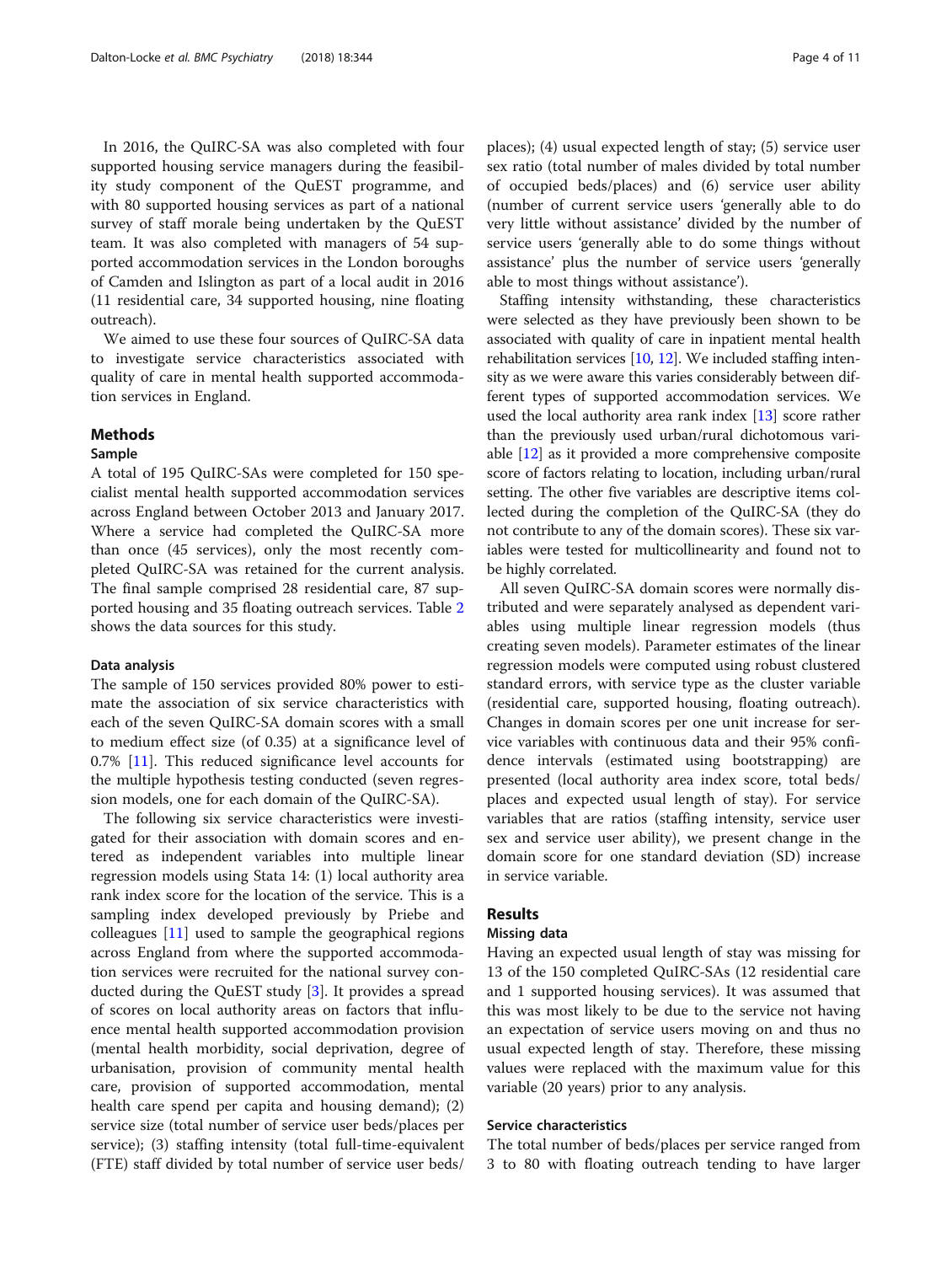|                     |                |                                         | Table 2 Data sources and number of QuIRc-SAs completed and retained in the current analysis                                      |    |                                         |                                    |   |                                           |                                 |     |                                         |                                    |
|---------------------|----------------|-----------------------------------------|----------------------------------------------------------------------------------------------------------------------------------|----|-----------------------------------------|------------------------------------|---|-------------------------------------------|---------------------------------|-----|-----------------------------------------|------------------------------------|
| Data source         |                | Residential care                        |                                                                                                                                  |    | Supported housing                       |                                    |   | Floating outreach                         |                                 |     | All services                            |                                    |
|                     | $\overline{z}$ | > one QuIRC-SA<br>completed<br>Services | QuIRC-SAs retained <sup>a</sup>                                                                                                  |    | > one QuIRC-SA<br>completed<br>Services | QuIRC-SAs<br>retained <sup>a</sup> |   | > one QuIRC-SA<br>completed<br>N Services | QuIRC-SAs retained <sup>a</sup> |     | > one QuIRC-SA<br>completed<br>Services | QuIRC-SAs<br>retained <sup>a</sup> |
| National survey     | 22             |                                         |                                                                                                                                  | ⊙  |                                         |                                    | ò |                                           | 26                              | 59  |                                         | 44                                 |
| Staff morale survey |                |                                         |                                                                                                                                  | R  |                                         | 2                                  |   |                                           |                                 | 2   |                                         | Q                                  |
| Local audit         |                |                                         |                                                                                                                                  |    |                                         |                                    |   |                                           |                                 | 24  |                                         | 24                                 |
| Feasibility trial   |                |                                         |                                                                                                                                  |    |                                         |                                    |   |                                           |                                 |     |                                         |                                    |
| TOTAL               | 33             |                                         | $\frac{8}{2}$                                                                                                                    | 92 | 5                                       | 87                                 | P |                                           | 35                              | 165 |                                         | 50                                 |
|                     |                |                                         | Mere services completed more than one QuIRC-SA, only the most recently completed QuIRC-SA was retained for the regression models |    |                                         |                                    |   |                                           |                                 |     |                                         |                                    |

| ֖֖֖֖֖֧֪ׅ֖֖֖֧ׅ֪֪֪֪֪֪֪֪֪֪֪֪֪֪֪֪֪֪֪֪֪֪ׅ֧֚֚֚֚֚֚֚֚֚֚֚֚֚֚֚֚֚֚֚֚֚֚֚֚֚֚֚֚֚֚֚֚֚֚֡֝֓֝֓֬֓֬֓֡֓֬֓֞֞ |
|----------------------------------------------------------------------------------------|
|                                                                                        |
|                                                                                        |
| $\frac{1}{2}$                                                                          |
|                                                                                        |
|                                                                                        |
| I<br>ļ                                                                                 |
|                                                                                        |
|                                                                                        |
| í                                                                                      |
|                                                                                        |
| $\overline{ }$                                                                         |
|                                                                                        |
|                                                                                        |
|                                                                                        |
|                                                                                        |
|                                                                                        |
| $\frac{1}{2}$                                                                          |
|                                                                                        |
|                                                                                        |
| l                                                                                      |
|                                                                                        |
| $\overline{a}$                                                                         |
| ļ                                                                                      |
|                                                                                        |
| $\frac{5}{1}$<br>י<br>ו                                                                |
|                                                                                        |
| $\overline{\phantom{a}}$                                                               |
| į                                                                                      |
| $\frac{1}{2}$                                                                          |
| į                                                                                      |
| J                                                                                      |
|                                                                                        |
| ļ                                                                                      |
|                                                                                        |
|                                                                                        |
|                                                                                        |
| l                                                                                      |
|                                                                                        |
|                                                                                        |
|                                                                                        |
| ミニシノコー                                                                                 |
| ļ<br>l                                                                                 |
|                                                                                        |
| j<br>I                                                                                 |
| ļ                                                                                      |
|                                                                                        |
| .<br>.<br>.<br>.<br>.<br>I                                                             |
|                                                                                        |
| )<br>)                                                                                 |
| ς                                                                                      |
| $\frac{1}{\sqrt{2}}$                                                                   |
| j                                                                                      |
|                                                                                        |
| $\mathbf{r}$                                                                           |
|                                                                                        |
| j                                                                                      |
|                                                                                        |
|                                                                                        |
|                                                                                        |
|                                                                                        |
| Sains S<br>$\frac{5}{1}$                                                               |
|                                                                                        |
|                                                                                        |
| 5<br>)                                                                                 |
| j                                                                                      |
|                                                                                        |
| j                                                                                      |
|                                                                                        |
|                                                                                        |
|                                                                                        |
|                                                                                        |
|                                                                                        |
| $\overline{\phantom{a}}$                                                               |
| j                                                                                      |
| I<br>Í                                                                                 |
|                                                                                        |
| į                                                                                      |
|                                                                                        |
|                                                                                        |
| I<br>I                                                                                 |

<span id="page-4-0"></span>Dalton-Locke et al. BMC Psychiatry (2018) 18:344 Page 5 of 11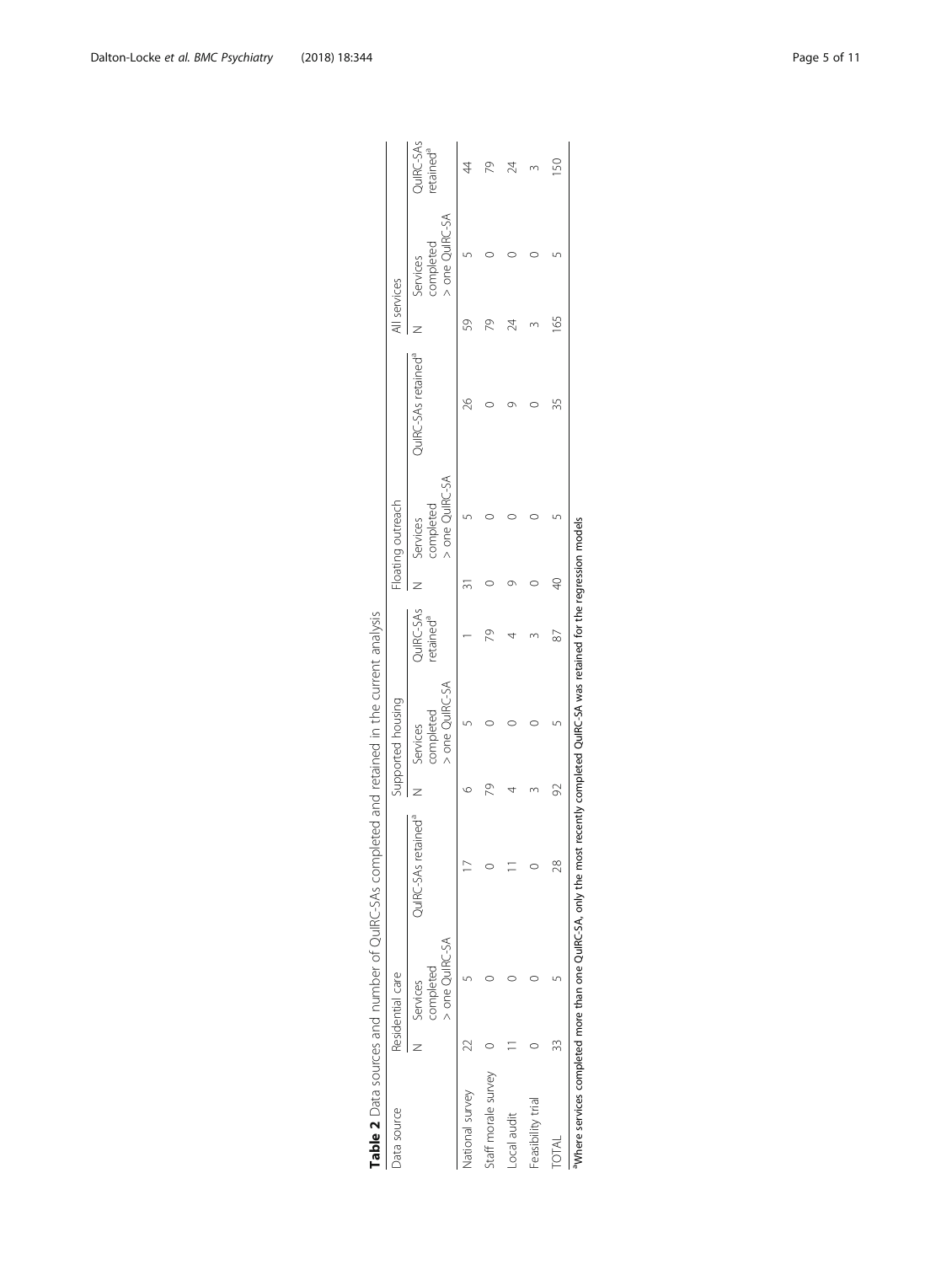services (mean 23 places) and supported housing having the fewest places per service (mean 11). Residential care services had the highest staff to client ratio (0.72), and floating outreach the lowest (0.17). The mean length of stay was longest in residential care services (mean 12.32 years) and lowest in floating outreach (2.83 years). The percentage of beds/places occupied by male service users was similar for residential care (70%) and supported housing (71%), and slightly lower for floating outreach (59%). Seven (24%) residential care and 19 (22%) supported housing services only accepted male service users. As expected, residential care services had a much higher proportion of residents able to do very little without assistance (28%), compared to supported housing (11%) and floating outreach (12%) services. Table [3](#page-6-0) shows the service characteristics.

## Service quality (QuIRC-SA domain scores)

Supported housing scored higher than residential care on all seven of the QuIRC-SA domains, and higher than floating outreach on six of the domains. Floating outreach scored 88% on the Social Interface domain, the highest domain score by service type. On average (mean), the Social Interface domain was also the highest scoring out of all the domains across the service types (81%), and Human Rights the lowest (52%). Table [4](#page-7-0) shows the mean and standard deviation of each QuIRC-SA domain score by service type and across services.

## Associations between service quality (QuIRC-SA domain scores) and service characteristics

Table [5](#page-8-0) shows the estimated change in QuIRC-SA domain score per one unit increase in the service variable. Where the service variable is a ratio (staffing intensity, service user sex ratio and service user ability), the change in domain score per one SD increase in the service variable is also presented. Associations between service variables and domain scores with  $p$  values less than 0.05 are described below.

#### Living Environment

For this domain there were no ratings available for floating outreach services and therefore analysis was based on 115 rather than 150 services. The mean Living Environment domain score across all services was 78% (residential care 77%, supported housing 78%). Each one point increment in the local authority area index score was associated with a reduction in the Living Environment score of 2.3 percentage points. With each additional year of usual expected length of stay, the Living Environment domain score decreased by 0.2 percentage points (95% CI: -0.4 to − 0.0).

## Therapeutic Environment

The mean Therapeutic Environment domain score across all services was 60% (residential care 57%, supported housing 61%, floating outreach 59%). Each one point increment in the local authority area index score was associated with a reduction in the Therapeutic Environment score of 1.8 percentage points. Each additional bed/place was associated with a decrease in the Therapeutic Environment domain score of 0.1 percentage points (95% CI: -0.1 to 0.0). An increase in the staff to service user ratio of 0.3 (one SD) was associated with an increase of 0.5 percentage points in the Therapeutic Environment domain score (95% CI: 0.3 to 0.7). With each additional year of usual expected length of stay, was associated with a decrease in the Therapeutic Environment domain score of 0.4 percentage points (95% CI:  $-0.5$  to  $-0.3$ ).

## Treatments and Interventions

The mean Treatments and Interventions domain score across all services was 67% (residential care 63%, supported housing 69%, floating outreach 66%). Each additional bed or place per service was associated with a reduction in this domain score of 0.1 percentage points (95% CI: -0.2 to  $-0.1$ ). Each increase in the staff to service user ratio of 0.3 (one standard deviation) was associated with an increase in the Treatments and Interventions domain score of 2.0 percentage points (95% CI: 3.9 to 8.1). With each additional year of usual expected length of stay was associated with a decrease in the Treatments and Interventions domain score of 0.1 percentage points (95% CI: -0.2 to 0.0). An increase of 0.2 (one SD) in the ratio of male service users to places was associated with an increase in the Treatments and Interventions domain score of 1.4 percentage points (95% CI: 0.2 to 2.6).

#### Self-Management and Autonomy

The mean Self-Management and Autonomy domain score across all services was 54% (residential care 51%, supported housing 55%, floating outreach 53%). Each additional year of usual expected length of stay was associated with a decrease in this domain score of 0.4 percentage points (95% CI -0.8 to  $-0.1$ ).

## Social Interface

The mean Social Interface domain score across all services was 81% (residential care 76%, supported housing 80%, floating outreach 88%). Each additional year of usual expected length of stay was associated with a decrease in this domain score of 0.3 percentage points (95% CI: -0.4 to − 0.2).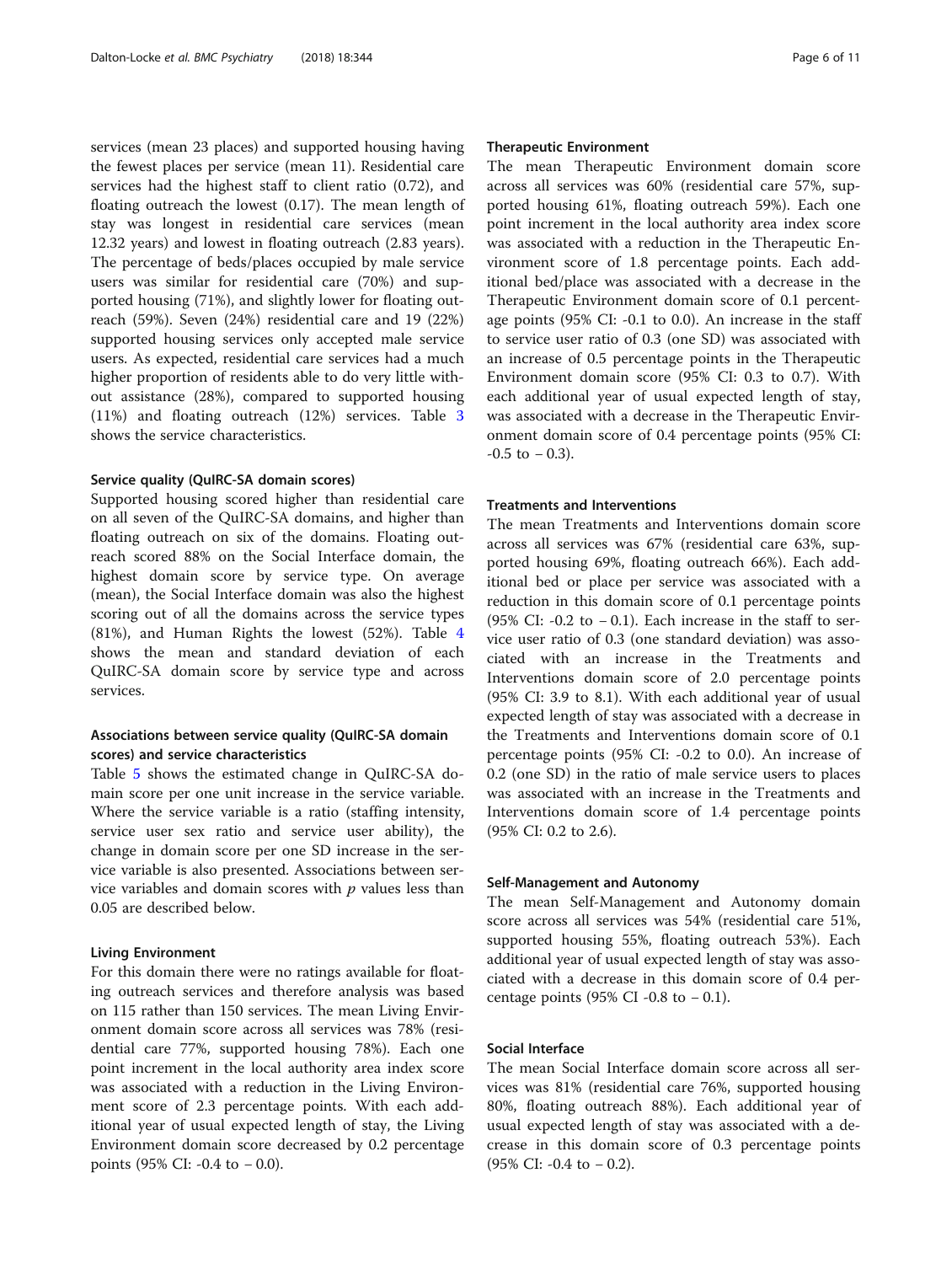<span id="page-6-0"></span>

| Table 3 Descriptive statistics of service variables, by type of service |               |                  |             |    |                   |              |    |                   |               |              |               |              |
|-------------------------------------------------------------------------|---------------|------------------|-------------|----|-------------------|--------------|----|-------------------|---------------|--------------|---------------|--------------|
| Service variable                                                        |               | Residential care |             |    | Supported housing |              |    | Floating outreach |               | All types    |               |              |
|                                                                         |               | Range            | Mean (SD)   |    | Range             | Mean (SD)    |    | Range             | Mean (SD)     |              | Range         | Mean (SD)    |
| ocal authority area index score                                         | œ             | $-0.54, 1.78$    | 0.91 (0.83) | 87 | $-0.76, 1.96$     | 0.90 (0.99)  |    | $-0.76, 1.78$     | 0.62 (0.92)   | $\mathbb{S}$ | $-0.76, 1.96$ | 0.84 (0.95)  |
| Total beds/places                                                       | $\frac{8}{2}$ | 7.00, 40.00      | 9.46 (7.59) | 87 | 3.00, 28.00       | 11.20 (5.20) | 35 | 5.00, 80.00       | 29.97 (22.90) | 50           | 3.00, 80.00   | 17.12(14.35) |
| Staffing intensity (total staff FTE<br>divided by total beds/places)    | 28            | 0.34, 2.25       | 0.72 (0.40) | 87 | 0.10, 1.61        | 0.45 (0.27)  | 35 | 0.03, 0.97        | 0.17 (0.17    | 150          | 0.03, 2.25    | 0.43 (0.33)  |
| Expected usual length of stay<br>(years)                                | $\frac{8}{2}$ | 2.00, 20.00      | 2.32 (7.82) | 87 | 1.00, 20.00       | 3.38 (3.43)  | 35 | 1.00, 9.00        | 2.83 (2.16)   | 150          | 1.00, 20.00   | 4.92 (5.63)  |
| Service user sex ratio (percentage<br>of male service users)            | $\frac{8}{2}$ | 0.30, 1.00       | 0.70 (0.22) | 87 | 0.00, 1.00        | 0.71 (0.25)  | 35 | 0.00, 0.90        | 0.59 (0.20)   | 150          | 0.00, 1.00    | 0.68 (0.24)  |
| Service user ability (percentage 'able<br>to do very little")           | 8             | 0.00, 1.00       | 0.28(0.30)  | 87 | 0.00, 0.71        | 0.11(0.18)   | 35 | 0.00, 0.50        | 0.12(0.16)    | 150          | 0.00, 1.00    | 0.15 (0.21)  |
|                                                                         |               |                  |             |    |                   |              |    |                   |               |              |               |              |

| J<br>١<br>J      |
|------------------|
| ì                |
| I<br>J<br>١<br>١ |
| I<br>I<br>J      |
| I<br>J           |
| ١                |
|                  |
|                  |
| I<br>Į           |
| l<br>j<br>l<br>J |
| l<br>J           |
| I<br>:           |
| ļ<br>í           |
|                  |
| l<br>j<br>I<br>J |
| i                |
| į<br>I<br>J      |
| l<br>١           |
|                  |
| ١<br>l           |
| I<br>l<br>Í<br>J |
| ï                |
| ١                |
| I<br>ī           |
| ١                |
|                  |
|                  |
|                  |
| J<br>j           |
| Ï<br>j           |
| J<br>l<br>١      |
| I                |
| í<br>ı           |
| I                |
|                  |
|                  |
|                  |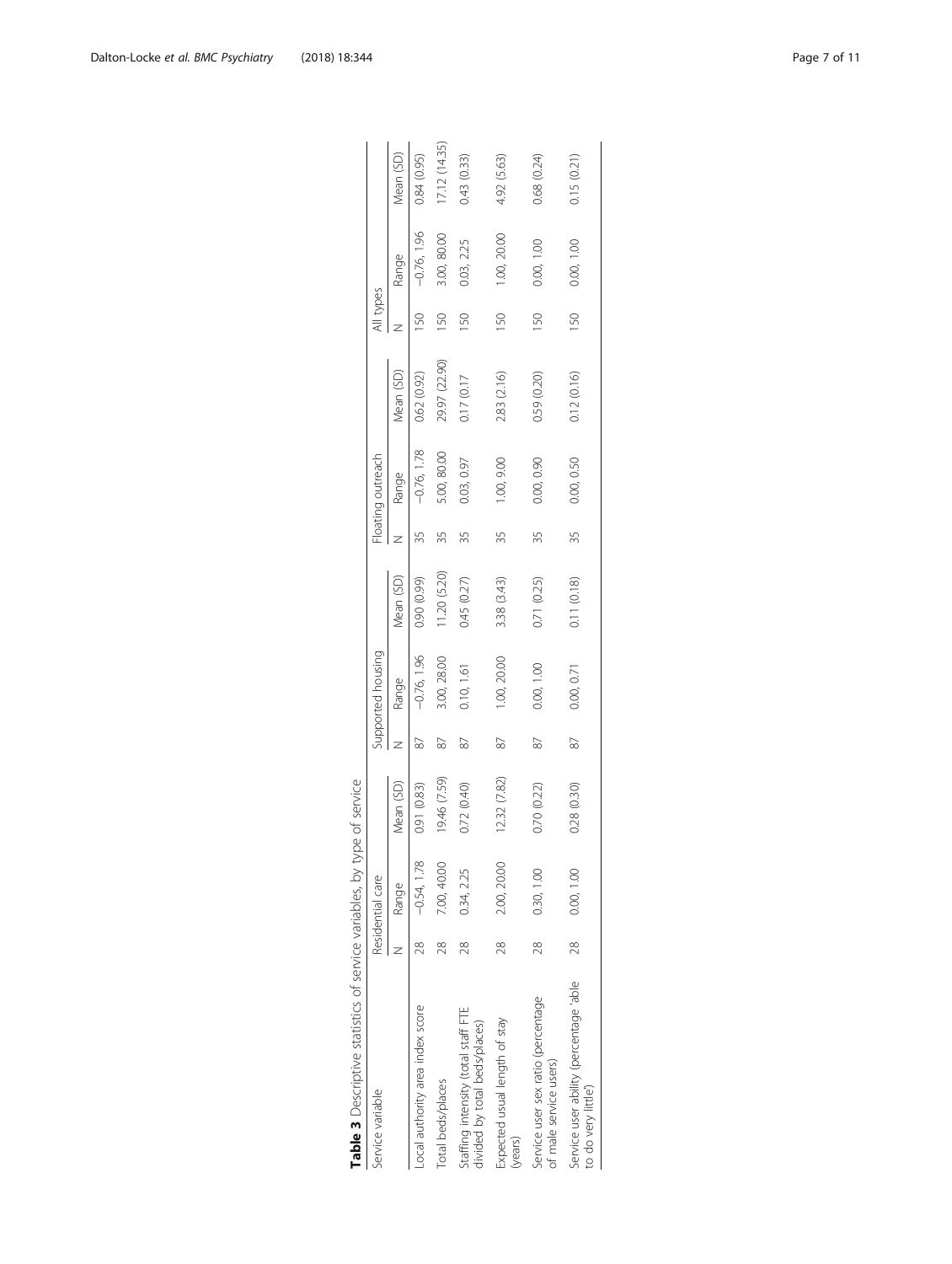<span id="page-7-0"></span>Table 4 QuIRC-SA domain scores, by service type

| QuIRC-SA domain                |        | Residential care ( $n = 28$ ) |        | Supported housing $(n = 87)$ |        | Floating outreach $(n = 35)$ |        | All types ( $n = 150^{\circ}$ ) |
|--------------------------------|--------|-------------------------------|--------|------------------------------|--------|------------------------------|--------|---------------------------------|
|                                | Range  | Mean (SD)                     | Range  | Mean (SD)                    | Range  | Mean (SD)                    | Range  | Mean (SD)                       |
| Living Environment %           | 54, 96 | 77 (10)                       | 62, 96 | 78 (8)                       |        |                              | 54.96  | 78 (8)                          |
| Therapeutic Environment %      | 38, 72 | 57(7)                         | 41, 77 | 61(7)                        | 45, 71 | 59 (5)                       | 38, 77 | 60(7)                           |
| Treatments and Interventions % | 32,80  | 63(11)                        | 54, 84 | 69(7)                        | 58, 75 | 66 (4)                       | 32, 84 | 67(7)                           |
| Self Management and Autonomy % | 30, 67 | 51 (9)                        | 28, 85 | 55 (12)                      | 38, 77 | 53 (9)                       | 28.85  | 54 (11)                         |
| Social Interface %             | 55, 96 | 76 (10)                       | 58, 92 | 80(8)                        | 77, 97 | 88 (5)                       | 55, 97 | 81(9)                           |
| Human Rights %                 | 39,69  | 53 (7)                        | 36, 78 | 53 (8)                       | 35, 62 | 48 (6)                       | 35, 78 | 52 (8)                          |
| Recovery Based Practice %      | 20,86  | 61(14)                        | 47, 87 | 69 (10)                      | 50.77  | 66 (7)                       | 20, 87 | 67(10)                          |

<sup>a</sup>Floating outreach services do not score for Living Environment, therefore 35 QuIRC-SAs are removed from the total sample of 150 for this domain

### Human Rights

The mean Human Rights domain score across all services was 52% (residential care 53%, supported housing 53%, floating outreach 48%). Each one point increment in the local authority area index score was associated with a reduction in the Human Rights domain score of 2.2 percentage points. An increase in the staff to service user ratio of 0.3 (one SD) was associated with a decrease in this domain score of 2.0 percentage points (95% CI: -3.5 to − 0.6). An increase in the ratio of male service users to places of 0.2 (one SD) was associated with a reduction in the Human Rights domain score of 0.6 percentage points (95% CI: -1.2 to 0.0).

#### Recovery Based Practice

The mean Recovery Based Practice domain score across all services was 67% (residential care 61%, supported housing 69%, floating outreach 66%). Each one point increment in the local authority area index score was associated with a reduction in this domain score of 2.0 percentage points. Each additional bed/place per service was associated with a reduction in this domain score of 0.1 percentage points (95% CI: -0.2 to 0.0) and each additional year of usual expected length of stay was associated with a reduction of 0.7 percentage points (95% CI:  $-0.8$  to  $-0.6$ ).

Resident ability was not associated with any of the QuIRC-SA domains.

### **Discussion**

Supported accommodation is a key component of community mental health care for service users with more complex needs. Identification of service characteristics that are associated with better quality care is of obvious importance. The QuIRC-SA is a standardised quality assessment measure with good inter-rater reliability across a range of different service types.

Six of the seven service characteristics we investigated were associated with one or more of the QuIRC-SA domain scores; local authority area index score, service size

(number of beds/places), proportion of male service users, staffing intensity, and the expected usual length of stay. The latter variable was negatively associated with six of the seven QuIRC-SA domains. The Local Authority index had the most influence on domain scores, with a one point increment being associated with a reduction of up to 2.3% in four of the QuIRC-SA domains. This multi-dimensional index includes markers of demand (urbanicity, psychiatric morbidity and housing) and investment (spend on mental health and supply of community based services). Salisbury and colleagues recently established the association between the amount spent on mental health in a geographic area and the quality of longer term care [[14\]](#page-10-0). Our results appear to corroborate this at the local level, suggesting that local investment needs to respond to local demands to ensure adequate quality of care is provided to people with longer term and more severe mental health problems living in supported accommodation.

Staffing intensity was positively associated with two domains (Therapeutic Environment, Treatments and Interventions), and negatively associated with one of the domains (Human Rights). This is consistent with findings by Sandhu and colleagues [[15](#page-10-0)], where adequate staffing was considered by staff and service users to be key to facilitating recovery. The negative association we found between this variable and Human Rights could perhaps reflect services with higher staffing having a more restrictive approach to supporting service users with more complex needs. In supported housing services in Canada, authoritarian staff management structures were found to have the least positive impact on services users where a "democratic, shared decision-making style" (p.1256) of staffing was preferred [\[16](#page-10-0)]. Additionally, Nelson and colleagues [\[17](#page-10-0)] report lower levels of staffing encouraged increased engagement with service users.

Increasing service size was negatively associated with Therapeutic Environment, Treatment and Interventions and Recovery Based Practice domain scores. This finding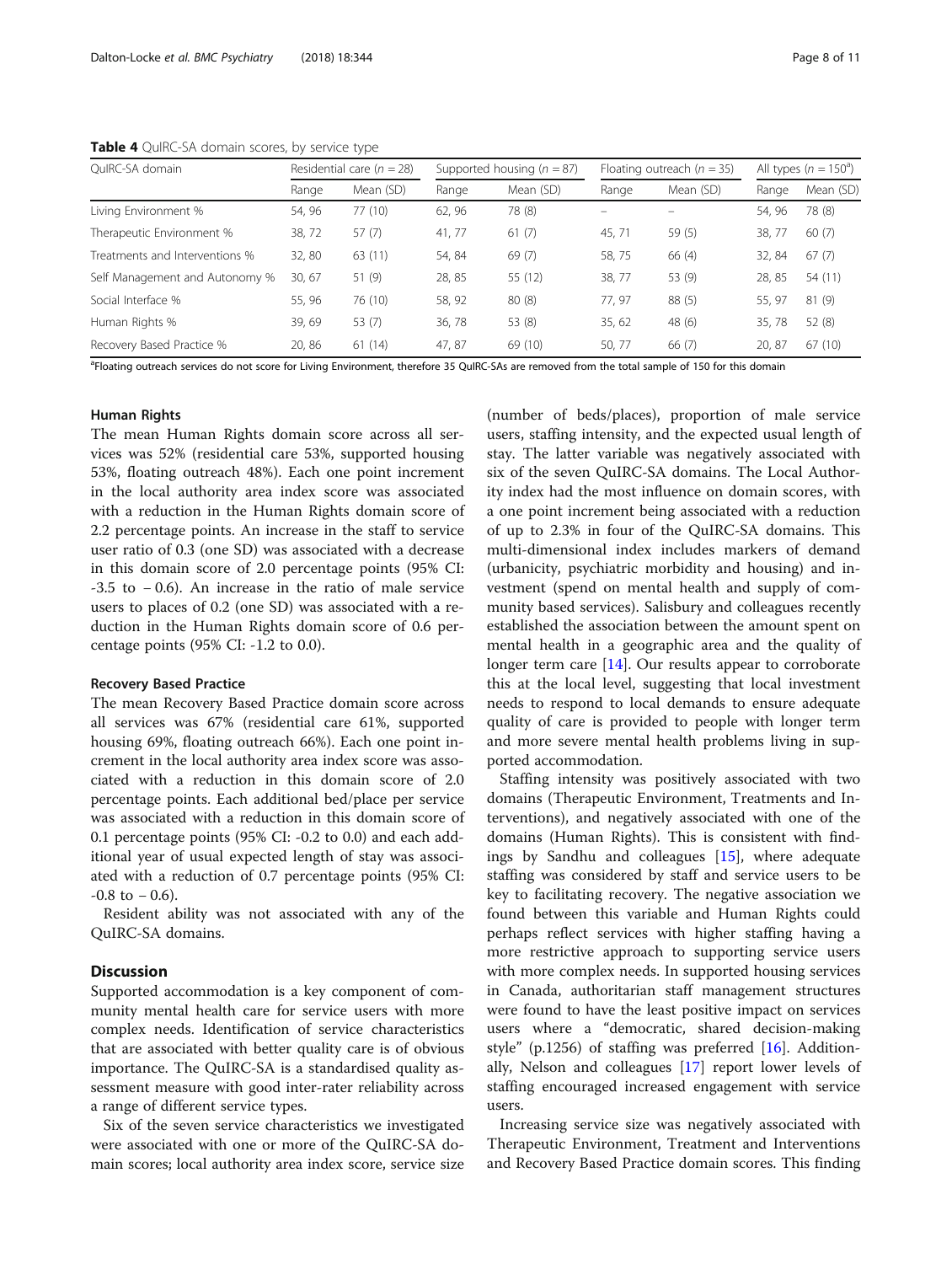|                                                                      |                                                   | Table 5 Change in domain score per one unit/SD <sup>a</sup> increase in service variable (95% confidence intervals) and p values, for each linear regresion model (domain)                             |                                            |                                               |                                           |                                 |                                   |                                        |
|----------------------------------------------------------------------|---------------------------------------------------|--------------------------------------------------------------------------------------------------------------------------------------------------------------------------------------------------------|--------------------------------------------|-----------------------------------------------|-------------------------------------------|---------------------------------|-----------------------------------|----------------------------------------|
| Service variable                                                     | SD for ratio<br>variables <sup>a</sup><br>service | Living Environment<br>$(n = 115)$                                                                                                                                                                      | Environment<br>Therapeutic<br>$= 150$<br>S | Interventions ( $n = 150$ )<br>Treatments and | Self-Management and<br>Auton. $(n = 150)$ | Social Interface<br>$(n = 150)$ | Human Rights<br>$(n = 150)$       | Practice $(n = 150)$<br>Recovery Based |
| area index score<br>Local authority                                  |                                                   | $-2.3$ ( $-2.6$ , $-2.0$ ), < 0.001                                                                                                                                                                    | $1.8$ (-3.2, -0.5), 0.007                  | $-14 (= 3.3, 0.5), 0.140$                     | $-0.4$ ( $-1.5$ , 0.7), 0.512             | $-2.9(-6.6, 0.7, 0.114)$        | $-2.2$ ( $-3.8$ , $-0.6$ ), 0.006 | $-2.0(-2.9, -1.2), < 0.001$            |
| Total beds/places                                                    |                                                   | $-0.0 (-0.4, 0.4), 0.908$                                                                                                                                                                              | $-0.1 (-0.1, 0.0), 0.001$                  | $-0.1(-0.2, -0.1), 0.001$                     | $-0.1 (-0.2, 0.0, 0.072$                  | $-0.1 (-0.3, 0.0), 0.052$       | $0.0 (-0.3, 0.3), 0.996$          | $-0.1(-0.2, 0.0), 0.043$               |
| Staffing intensity                                                   |                                                   | $-0.4$ ( $-1.5$ , 0.7), 0.474                                                                                                                                                                          | $1.5$ (0.8, 2.2), < 0.001                  | $6.0$ $(3.9, 8.1)$ , < 0.001                  | $1.4 (-10.6, 7.8), 0.061$                 | $-1.4 (-10.6, 7.8), 0.767$      | $-6.1(-10.4, -1.8), 0.006$        | $1.3 (-3.4, 6.0), 0.598$               |
| total staff FTE<br>total beds/<br>divided by<br>places) <sup>a</sup> | 3                                                 | $-0.1 (-0.5, 0.2), 0.474$                                                                                                                                                                              | 0.5(0.3, 0.7), < 0.001                     | $2.0$ (1.3, $2.7$ ), < 0.001                  | 0.5 (0.0, 0.9), 0.061                     | $-0.5$ ( $-3.5$ , 2.6), 0.767   | $-2.0(-3.5, -0.6)$ , 0.006        | $0.4 (-1.1, 2.0), 0.598$               |
| Expected usual<br>length of stay<br>(years)                          |                                                   | $-0.2$ ( $-0.4$ , 0.0), 0.017                                                                                                                                                                          | $-0.4 (-0.5, -0.3), < 0.001$               | $-0.1 (-0.2, 0.0), 0.019$                     | $-0.4(-0.8, -0.1), 0.019$                 | $-0.3(-0.4, -0.2)$ , < 0.001    | $-0.3 (-0.6, 0.1), 0.151$         | $-0.7(-0.8, -0.6), <0.001$             |
| Service user sex                                                     |                                                   | $-1.5$ ( $-10.7$ , 7.8), 0.753                                                                                                                                                                         | $3.2$ (-1.3, 7.7), 0.166                   | 5.9 (1.0, 10.8), 0.018                        | $3.9 (-0.7, 8.5), 0.098$                  | $5.0 (-0.2, 10.3), 0.061$       | $-2.5 (-5.0, 0.0, 0.046$          | 4.6 (-4.3, 13.5), 0.308                |
| ratio (percentage<br>of male service<br>$users)^a$                   | $\overline{0}$                                    | $-0.4$ ( $-2.5$ , 1.8), 0.753                                                                                                                                                                          | $0.8 (-0.3, 1.8), 0.166$                   | 1.4 (0.2, 2.6), 0.018                         | $0.9 (-0.2, 2.0), 0.098$                  | $1.2 (-0.1, 2.4), 0.061$        | $-0.6 (-12, 0.0, 0.046$           | $1.1 (-1.0, 3.2), 0.308$               |
| Service user                                                         | $\overline{1}$                                    | $-0.1$ $(-2.0, 1.9)$ , 0.942                                                                                                                                                                           | $1.5 (-7.0, 3.9), 0.583$<br>ī              | $1.0 (-8.3, 10.3), 0.83$                      | $-3.7$ (-14.2, 6.7), 0.485                | $5.1 (-5.8, 16.1), 0.357$       | $-1.4 (-8.2, 5.5), 0.691$         | $-5.5 (-13.1, 2.2), 0.160$             |
| ability (percentage<br>able to do very<br>ittle') <sup>a</sup>       | $\approx$                                         | $0.0 (-0.4, 0.4), 0.942$                                                                                                                                                                               | $-0.3$ (-1.5, 0.8), 0.583                  | $0.2$ (-1.8, 2.2), 0.833                      | $-0.8$ ( $-3.0$ , 1.4), 0.485             | $1.1 (-1.2, 3.4), 0.357$        | $-0.3(-1.8, 1.2), 0.691$          | $-1.2$ ( $-2.8$ , 0.5), 0.160          |
|                                                                      |                                                   | For service variables that are ratios (staffing intensity, service user satio and service user ability), the change in domain score per one SD increase in the service variable has also been included |                                            |                                               |                                           |                                 |                                   |                                        |
|                                                                      |                                                   |                                                                                                                                                                                                        |                                            |                                               |                                           |                                 |                                   |                                        |

<span id="page-8-0"></span>Dalton-Locke et al. BMC Psychiatry (2018) 18:344 Page 9 of 11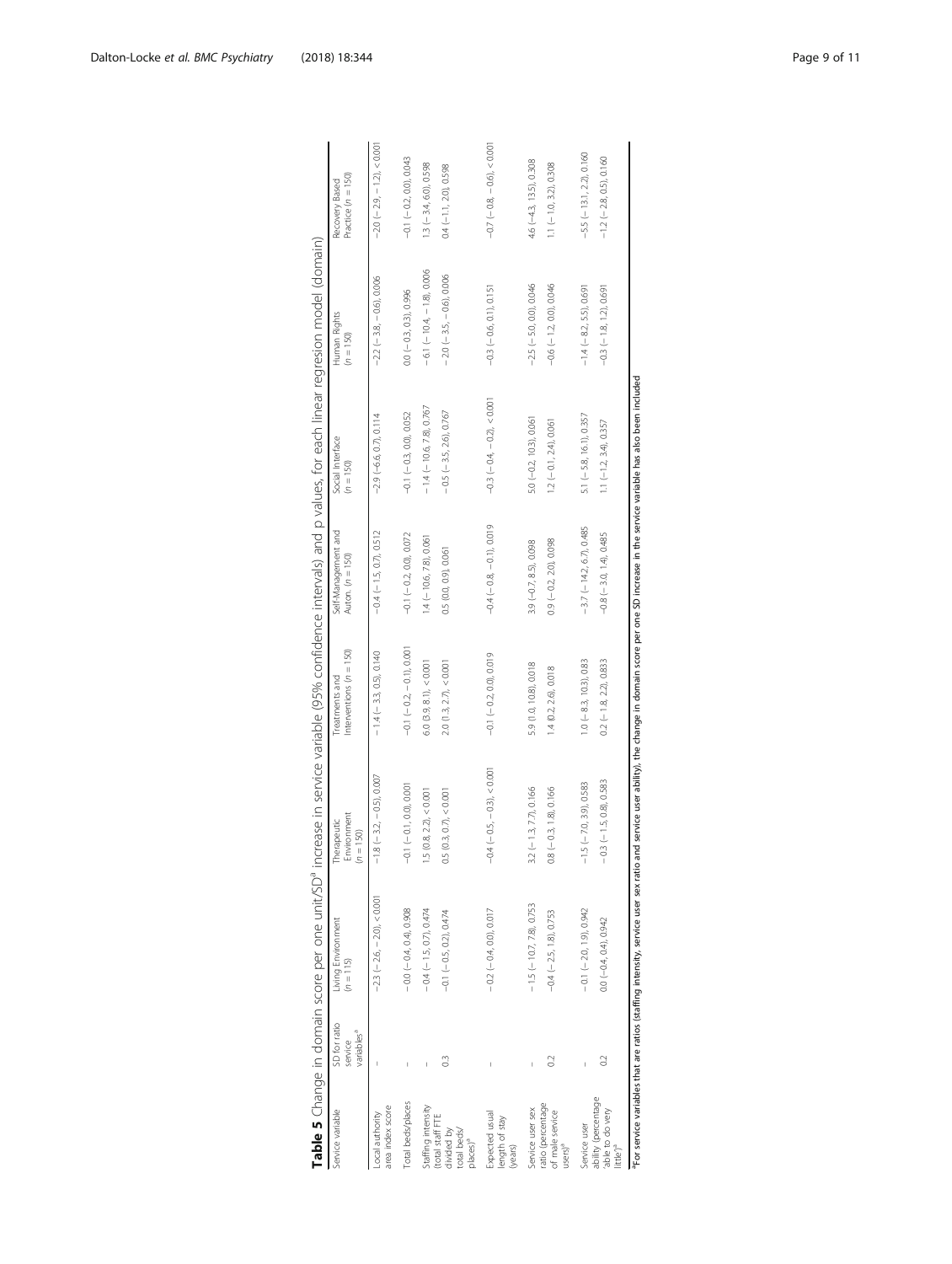concurs with previous research  $[6, 10]$  $[6, 10]$  $[6, 10]$ , suggesting that larger services tend to be more institutional and less able to offer an individualised, rehabilitative approach.

Our results on the proportion of male service users per service differs somewhat from a previous study showing a negative association between the percentage of male service users in an inpatient rehabilitation unit and quality [\[12](#page-10-0)]. We found that having a higher proportion of male service users was negatively associated with the Human Rights domain score but positively associated with the Treatments and Interventions domain score. This could be an artefact in that many male only supported accommodation services cater for service users who have a forensic history, offering specialist treatments (such as substance misuse interventions) in an environment which is necessarily more rule bound than other services since service users are often subject to legal restrictions and conditions associated with being permitted to live in the community.

We found no association between service user ability and quality of care. This concurs with findings from a national survey of inpatient mental health rehabilitation services [[12\]](#page-10-0). This is important as service user ability can sometimes be cited by staff as a reason for being unable to deliver a high quality service.

### Strengths and limitations

The data analysed in this study were collected using a specialist, standardised service quality assessment tool for mental health supported accommodation services that has been shown to have good psychometric properties [\[9](#page-10-0)]. We used multilevel modelling for our data analysis to take account of clustering at the service type level. We agreed the variables that we would investigate for their association with quality of care prior to carrying out our analyses, choosing these on the basis of previous research. In addition, our sample size was adequate for our analyses. The sample included more supported housing services than the other two service types, in keeping with national provision [[3](#page-10-0)]. However, our analyses used data collected for other purposes and not all the services were randomly selected (87 were randomly selected for the QuEST national survey). Furthermore, we only included services based in England and therefore the findings cannot be generalised to supported accommodation services in other countries.

### Implications

Whilst under resourcing of supported accommodation services can only be addressed at a political level, we have identified other factors that are associated with better service quality that could be incorporated into service planning. Having a shorter expected length of stay was associated with better quality services, presumably

because it facilitates a more focused approach to individual goal setting with service users that can assist their recovery and help them gain the necessary skills to move on successfully to more independent accommodation (reflected in the Self-Management and Autonomy QuIRC-SA domain). This creates a positive and hopeful culture reflected in the Therapeutic Environment and Recovery Based Practice domains, and is not limited by general service user ability. However, adequate staffing is clearly essential to achieve this, a factor related to the size of the service. Larger service size was negatively associated with three of the seven QuIRC-SA domains. A balance therefore has to be struck between providing adequate staffing and a service size that is economically viable. Finally, services with higher male service user ratios fared better on quality, but single sex services will continue to be needed due to the challenges posed by individuals with certain types of risk.

## **Conclusions**

This study has helped to identify general service structures and characteristics that can drive up quality of care in supported accommodation services. Services should adopt an expected usual length of stay and be of a moderate size with adequate staffing to support service users to gain and regain skills for more independent living. However, the feasibility of such changes are likely to be constrained by resources and the nature of services; an expected usual length of stay and move-on to more independent settings might be less realistic for services to implement that provide high levels of support.

#### **Abbreviations**

FTE: Full-time-equivalent; NIHR: National Institute for Health Research; QuEST: Quality and Effectiveness of Supported Tenancies for people with mental health problems; QuIRC: Quality Indicator for Rehabilitative Care; QuIRC-SA: Quality Indicator for Rehabilitative Care-Supported Accommodation; SD: Standard deviation

#### Acknowledgements

The authors would like to acknowledge the support of the accommodation services who completed the QuIRC-SAs in this study; the QuEST team ([www.ucl.ac.uk/quest](http://www.ucl.ac.uk/quest)) who developed the QuIRC-SA and collected the data; and the DEMoBinc team (Development of a European Measure of Best Practice) for their development of the QuIRC.

#### Availability of data and materials

All data supporting our findings will be shared on request.

#### Authors' contributions

CDL, RT, HK and SW conceived and designed the study. The data were analysed by CDL & RT under the supervision of SW. CDL and RT made the first draft of the article which was reviewed and revised by HK and SW. All authors read and approved the final manuscript.

#### Ethics approval and consent to participate

The study used secondary data collected from service managers regarding their service. Service managers consented to completing the QuIRC-SA and no data regarding individuals was used. The data was originally collected for the purpose of the QuEST project ([https://www.ucl.ac.uk/quest\)](https://www.ucl.ac.uk/quest), which received ethical approval from Harrow Research Ethics Committee (reference